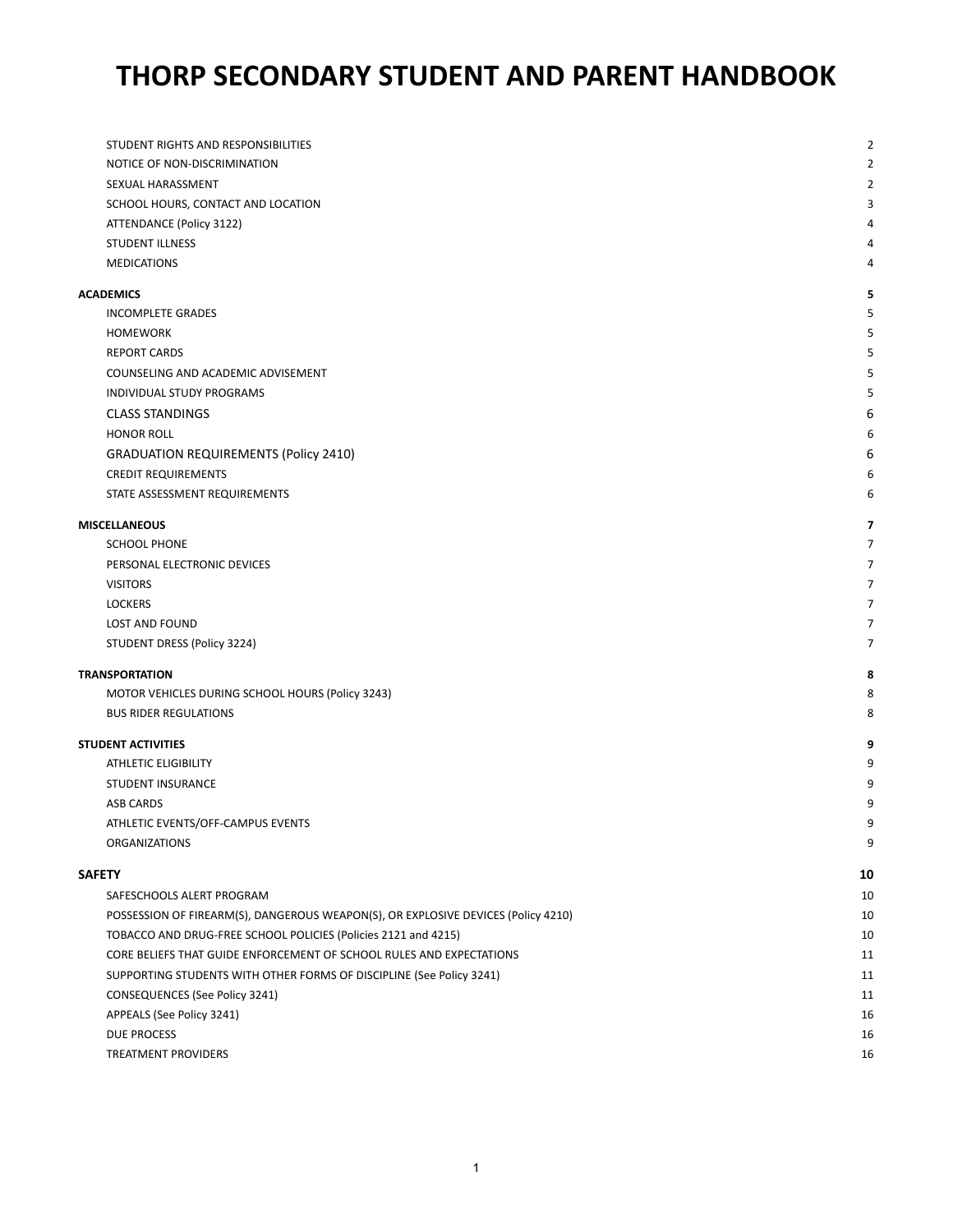## **OUR SCHOOL**

Our school is proud of its traditions. We are looking forward to your participation. The faculty and students who have worked and studied here in previous years have set high standards. Scholarship, pride, integrity, honesty, and sportsmanship are developed and stressed daily.

All students are expected to assume responsibility for themselves and the consequences of their actions. Guidelines listed in the handbook are **designed to assist** you in being responsible in every school situation by outlining behavior expectations. (**It should be noted, however, that it is impossible to list every conceivable disciplinary situation.)** As always, we expect common sense and conscience to be each student's guide. If students make an obvious violation of trust, it is unacceptable to claim it is not listed and, therefore, they did not know it was a rule.

<span id="page-1-0"></span>Students and parents are encouraged to review this handbook together. You have our best wishes for a successful school year!

## **STUDENT RIGHTS AND RESPONSIBILITIES**

Students at Thorp are expected to take full advantage of their right to an education. No student will be deprived of the right to an equal education opportunity in whole or in part by a school district without due process of law.

- All students possess the constitutional right to freedom of speech and press.
- Students are expected to act in a way that respects the rights of other individuals.
- Students are asked to take into account the alternatives and consequences of their actions.

## <span id="page-1-1"></span>**NOTICE OF NON-DISCRIMINATION**

Thorp School District does not discriminate in any programs, or activities on the basis of sex, race, creed, religion, color, national origin, age, veteran or military status, sexual orientation, gender expression, gender identity, disability, or the use of a trained dog guide or service animal, and provides equal access to the Boy Scouts and other designated youth groups. The following employees have been designated to handle questions and complaints of alleged discrimination:

- **CIVIL RIGHTS COORDINATOR:Mel Blair, blairm@thorpschools.org**
	- o **Physical Address -** 10831 North Thorp Highway, Thorp, WA 98946
		- o **Mailing Address** P.O. Box 150, Thorp, WA 98946
		- o **Phone** (509) 964-6124
- **TITLE IX OFFICER: Mel Blair, blairm@thorpschools.org**
	- o **Physical Address -** 10831 North Thorp Highway, Thorp, WA 98946
	- o **Mailing Address** P.O. Box 150, Thorp, WA 98946
	- o **Phone** (509) 964-6124
- **SECTION 504 COORDINATOR: Laura Jones, jonesla@thorpschools.org**
	- o **Physical Address -** 10831 North Thorp Highway, Thorp, WA 98946
	- o **Mailing Address** P.O. Box 150, Thorp, WA 98946
	- o **Phone** (509) 964-6124

**You can report discrimination and discriminatory harassment** to any school staff member or to the district's Civil Rights Coordinator, listed above. You also have the right to file a complaint (see below). For a copy of your district's nondiscrimination policy and procedure, contact your school or district office or view it online here: https://www.thorpschools.org/3000 **Policy 3210**

## <span id="page-1-2"></span>**SEXUAL HARASSMENT**

Students and staff are protected against sexual harassment by anyone in any school program or activity, including on the school campus, on the school bus, or off-campus during a school-sponsored activity.

## **Sexual harassment is unwelcome behavior or communication that is sexual in nature when:**

- A student or employee is led to believe that he or she must submit to unwelcome sexual conduct or communications in order to gain something in return, such as a grade, a promotion, a place on a sports team, or any educational or employment decision, or
- The conduct substantially interferes with a student's educational performance, or creates an intimidating or hostile educational or employment environment.

## **Examples of Sexual Harassment:**

- Pressuring a person for sexual favors
- Unwelcome touching of a sexual nature
- Writing graffiti of a sexual nature
- Distributing sexually explicit texts, e-mails, or pictures
- Making sexual jokes, rumors, or suggestive remarks
- Physical violence, including rape and sexual assault

**You can report sexual harassment** to any school staff member or to the district's Title IX Officer, **Mel Blair**. You also have the right to file a complaint (see below). For a copy of your district's sexual harassment policy and procedure, contact your school or district office, or view it online here: https://www.thorpschools.org/3000 **Policy 3205**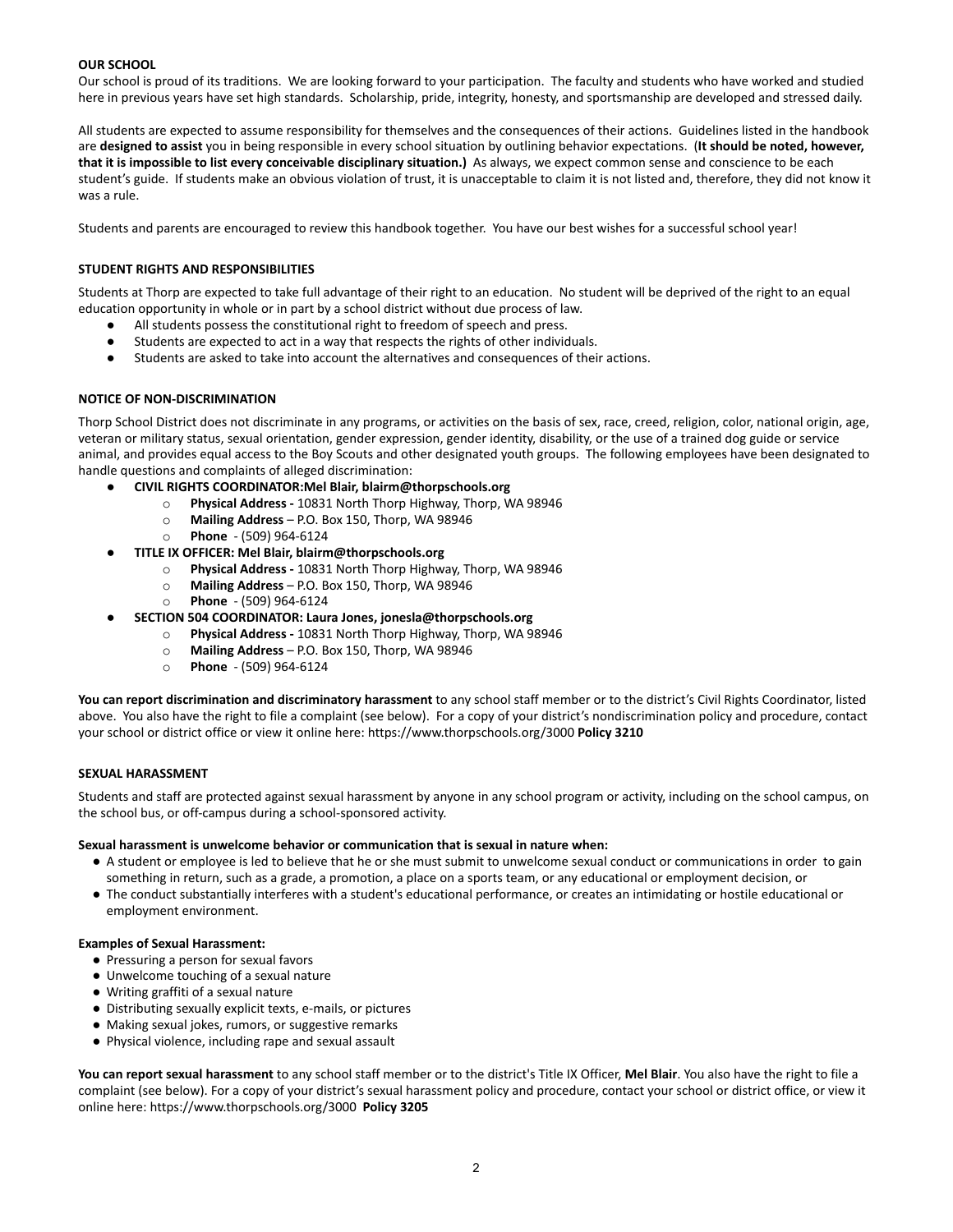## **COMPLAINT OPTIONS: DISCRIMINATION AND SEXUAL HARASSMENT**

If you believe that you or your child have experienced unlawful discrimination, discriminatory harassment, or sexual harassment at school, you have the right to file a complaint.

Before filing a complaint, you can discuss your concerns with your child's principal or with the school district's Section 504 Coordinator, Title IX Officer, or Civil Rights Coordinator, who are listed above. This is often the fastest way to resolve your concerns.

## **Complaint to the School District**

## *Step 1. Write Out Your Complaint*

In most cases, complaints must be filed within one year from the date of the incident or conduct that is the subject of the complaint. A complaint must be in writing. Be sure to describe the conduct or incident, explain why you believe discrimination, discriminatory harassment, or sexual harassment has taken place, and describe what actions you believe the district should take to resolve the problem. Send your written complaint—by mail, fax, email, or hand delivery—to the district superintendent or Civil Rights Coordinator.

#### *Step 2: School District Investigates Your Complaint*

Once the district receives your written complaint, the coordinator will give you a copy of the complaint procedure and make sure a prompt and thorough investigation takes place. The superintendent or designee will respond to you in writing within 30 calendar days—unless you agree on a different time period. If your complaint involves exceptional circumstances that demand a lengthier investigation, the district will notify you in writing to explain why staff need a time extension and the new date for their written response.

#### *Step 3: School District Responds to Your Complaint*

In its written response, the district will include a summary of the results of the investigation, a determination of whether or not the district failed to comply with civil rights laws, notification that you can appeal this determination, and any measures necessary to bring the district into compliance with civil rights laws. Corrective measures will be put into effect within 30 calendar days after this written response—unless you agree to a different time period.

#### **Appeal to the School District**

If you disagree with the school district's decision, you may appeal to the school district's board of directors. You must file a notice of appeal in writing to the secretary of the school board within 10 calendar days after you receive the school district's response to your complaint. The school board will schedule a hearing within 20 calendar days after they received your appeal, unless you agree on a different timeline. The school board will send you a written decision within 30 calendar days after the district received your notice of appeal. The school board's decision will include information about how to file a complaint with the Office of Superintendent of Public Instruction (OSPI).

**[Note: The appeal procedure above is based on the Washington State School Directors Association's (WSSDA) Sample Nondiscrimination and Sexual Harassment Procedures (3210P and 3205P). WAC 392-190-060 requires each school district to provide an option to appeal the district's decision to a party or board that was not involved in the initial complaint or investigation.**

#### **Complaint to OSPI**

If you do not agree with the school district's appeal decision, state law provides the option to file a formal complaint with the Office of Superintendent of Public Instruction (OSPI). This is a separate complaint process that can take place if one of these two conditions has occurred: (1) you have completed the district's complaint and appeal process, or (2) the district has not followed the complaint and appeal process correctly.

You have 20 calendar days to file a complaint to OSPI from the day you received the decision on your appeal. You can send your written complaint to the Equity and Civil Rights Office at OSPI:

*Email:* equity@k12.wa.us **ǀ** *Fax:* 360-664-2966

*Mail or hand deliver:* PO Box 46200, 600 Washington St. S.E., Olympia, WA 98504-6200

For more information, visit our website, or contact OSPI's Equity and Civil Rights Office at 360-625-6162/TTY: 360-664-3631 or by e-mail at equity@k12.wa.us.

#### **Other Discrimination Complaint Options**

*Office for Civil Rights, U.S. Department of Education* 206-606-1600 ǀ TDD: 1-800-866-8339 ǀ OCR.Seattle@ed.gov ǀ http://www.ed.gov/ocr

*Washington State Human Rights Commission* 1-800-233-3246 ǀ TTY: 1-800-300-6525 ǀ <http://www.hum.wa.gov/>

## <span id="page-2-0"></span>**SCHOOL HOURS, CONTACT AND LOCATION**

School begins at 8:30 a.m. and ends at 3:00 p.m. Monday through Thursday and at 1:30 p.m. on Friday to allow for professional development for teachers. The school is open from 8:00 a.m. to 3:30 p.m. Any student in the buildings at any other time must be under the direct supervision of a member of the school staff. Contact information for individual staff members can be found on our website.

| <b>Physical Address</b>   | <b>Mailing Address</b> | Phone: (509) 964-2106                |
|---------------------------|------------------------|--------------------------------------|
| 10831 North Thorp Highway | P.O. Box 150           | (509) 964-2313<br>Fax:               |
| Thorp, WA 98946           | Thorp, WA 98946        | <b>Website:</b> www.thorpschools.org |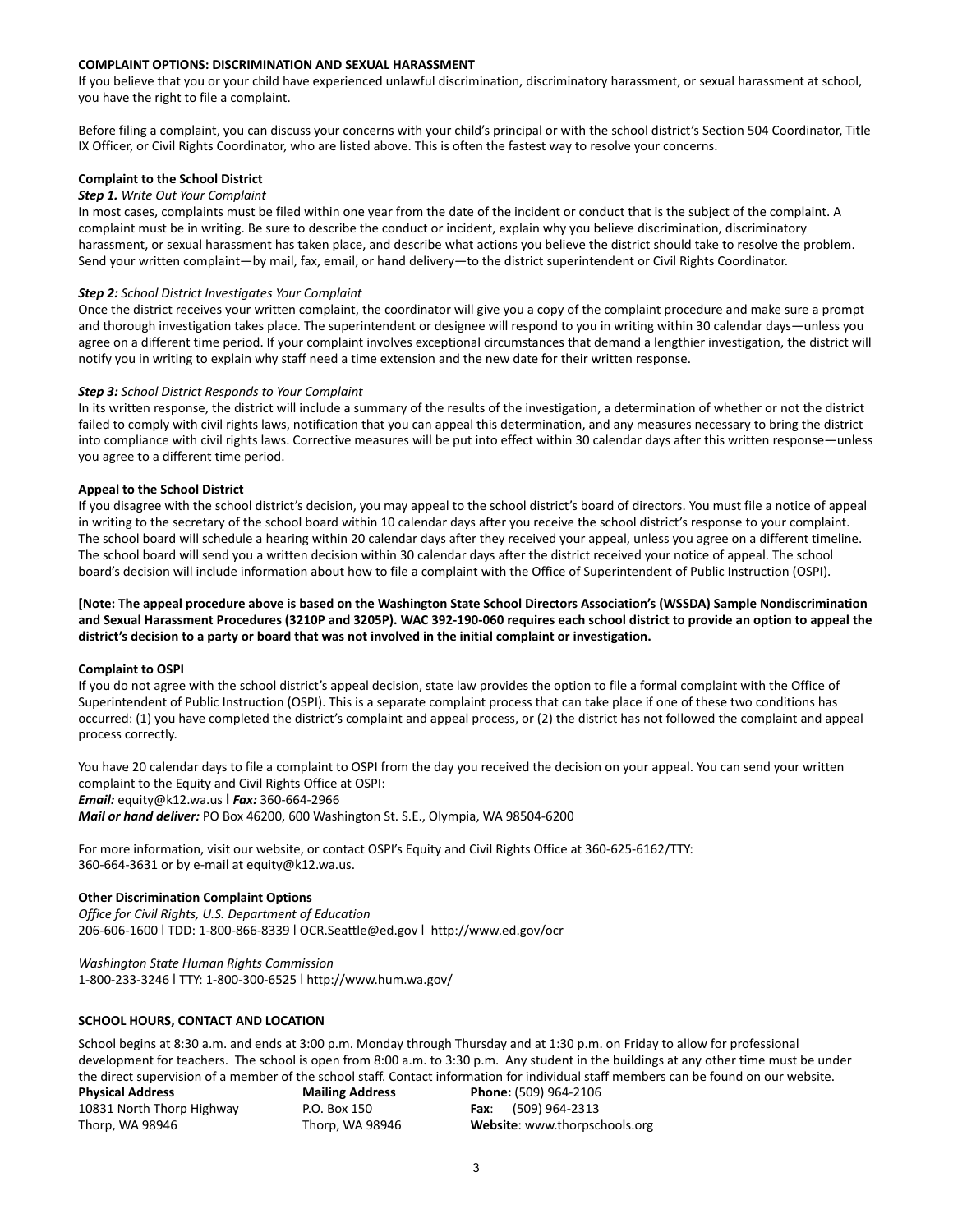#### <span id="page-3-0"></span>**ATTENDANCE (Policy 3122)**

Thorp School District believes regular attendance is important. Lifetime habits of promptness, reliability, honesty, sincerity and dependability are being formed now. Attendance and participating in class activities are vital to the learning process and are part of a student's grade. Tests, homework, and assignments are only some of the criteria for earning credit. It is very important that students be in school every day. Student absences, which hinder mastery, achievement, and participation, may be reflected in lower course grades, possible failure, or loss of credit.

**EXCUSED ABSENCES–** Include personal illness, serious illness or death in the immediate family, medical/dental appointments, court appearances, funerals, or other reasons recognized by the Superintendent. Assignments and/or activities not completed because of an excused absence or tardiness may be made up in the manner provided by the teacher. Parents are asked to call the school by 9 a.m. if their child is going to be absent or send a note when the child returns to school in order to excuse the absence. Work may be made up for full credit and faculty assistance will be available if needed. **If no excuse is received, the absence will be considered unexcused.**

**PREARRANGED ABSENCES –** Students may be released for activities not sponsored by the school, if a written request for release is sent by parents at least 24 hours ahead of time. Assignments must be obtained before the absence and will be given full credit.

**UNEXCUSED ABSENCES –** The district is released of all responsibility to the student when the absence is for skipping, leaving school without checking out in the office, or failure to bring an excuse within three days of the absence or any absence other than an excused absence. An unexcused absence will result in the following:

After **one** unexcused absence in a month, the school is required to inform the parent in writing or by phone.

After **two** unexcused absences, the school is required to initiate a parent conference to improve the student's attendance.

After **five** unexcused absences in a month, the parent and school must enter into contract to improve the student's attendance; or, the case can be referred to a Community Truancy Board.

After **seven** unexcused absences in a month, or **ten** unexcused absences in an academic year, the school district may file truancy petitions with the juvenile court.

If the student is not in compliance with a court order resulting from a truancy petition, the school is required to file a contempt motion.

**ATTENDANCE REVIEW BOARD -** The Attendance Review board is designed to hear reasons for student absences and make recommendations to students, parents, and staff members. It is composed of the Principal, Student Services Coordinator two staff members, and may include a student. The Board meets as needed.

**TARDIES -** Tardiness and brief absences from class for part of a period will be handled by the teacher. For excessive tardies, the teacher may refer the student to the Principal or Student Services Coordinator.

**EXCUSED TARDY –** The only acceptable excuse will be those of serious emergency. The lateness of the student must clearly be beyond the control of the student. Students should not expect parents to excuse them for tardiness due to oversleeping, getting home late after basketball practice, working late, car trouble, etc. Students who are tardy with a written acceptable excuse will be allowed to make up all work for full credit.

**UNEXCUSED TARDY –** After the third unexcused tardy of the quarter, the student can receive detention for each additional tardy. Detention may include "Friday School"(see page 19.)

# <span id="page-3-1"></span>**STUDENT ILLNESS**

Students who become ill during the day should report to the office. An attempt will be made to contact the parent if the student is too ill to remain at school. No student will be allowed to go home if there is not a parent at home, but may lie down or wait in the office until able to return to class. In the case of severe illness or accident, the student may be taken to the doctor of his or her choice by school officials. No medications of any kind are given to students by school staff, except described below.

## <span id="page-3-2"></span>**MEDICATIONS**

Prescribed or non-prescribed oral medication may be dispensed to students on a scheduled basis upon written authorization from a parent accompanied by written instructions from a licensed physician or dentist. Authorizations for medication forms are available in the District Office. Requests shall be valid for not more than the current school year. The prescribed or non-prescribed medication must be properly labeled and be contained in the original container. The dispenser of prescribed or non-prescribed oral medication shall be a designated employee of the school district. (RCW 28A.210.260 and RCW 28A.210.260) The Student shall not transport the medication, nor should any student possess on their person any medication without a completed and signed form on file.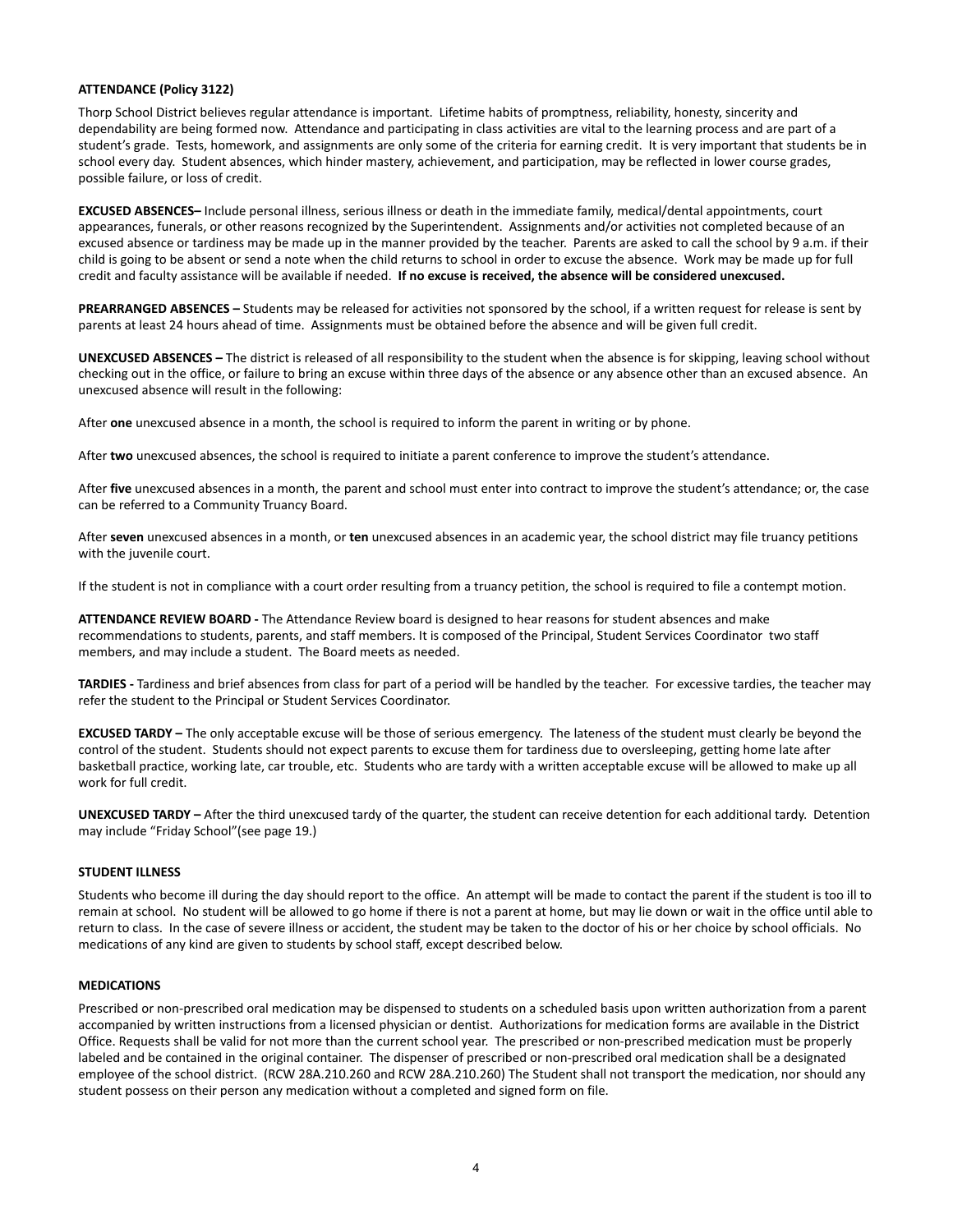## **ACADEMICS**

## <span id="page-4-0"></span>**CORRESPONDENCE AND ONLINE CLASSES**

The district will offer and may cover the cost of online classes due to scheduling conflicts or limited class options. However, if a student fails to pass an online course, they will be billed the entire amount of that course. Students who have failed a course offered at Thorp, and must now take an on-line class for credit retrieval, are responsible for the full cost of that course.

## **SCHEDULE CHANGES**

Class schedule changes can take place the first three days of a semester. After that time, no changes in the schedule will be permitted. If parents are concerned about their student's schedule, we encourage you to make an appointment with the office to discuss the situation. Situations that arise from illness, emergencies, moving, etc. will be considered.

## <span id="page-4-1"></span>**INCOMPLETE GRADES**

Students are asked to complete all assignments prior to the end of each quarter. If there is reason for non-completion, an incomplete grade will be recorded. Students will have two weeks to make up an incomplete. If the incomplete is not made up within the allowed time, the grade at the time of the incomplete will be recorded. It will be the student's responsibility to check with the teacher and the office, to confirm or verify the grade has been properly recorded.

## **TIGER TIME**

Tiger time will be held during the secondary lunch period, may be assigned in order to allow students to catch up on class work and may be assigned by any teacher. An email to office staff will be sent by the teacher assigning Tiger Time. Students will continue Tiger Time until the assignment is finished.

## <span id="page-4-2"></span>**HOMEWORK**

Homework is a necessary and important part of education. Individual teacher deadlines should be respected if students wish to get full credit for work.

## <span id="page-4-3"></span>**REPORT CARDS**

Report cards are given to students at the end of every quarter. Parents and students are asked to immediately contact individual teachers if there is concern regarding academic progress. Parent/Teacher conferences may be set up by calling the school office. Report cards may be held due to outstanding library books or unpaid fees, and will be released upon return of books or payment of fines/fees.

## <span id="page-4-4"></span>**COUNSELING AND ACADEMIC ADVISEMENT**

In order to ensure progress toward their personal goals, all students will have and periodically update a four-year plan for their high school courses. Every effort will be made to arrange class schedules to meet individual needs.

All students are encouraged to participate in the career and college entrance testing programs which are available. All sophomores and juniors take the ASVAB (Armed Services Vocational Aptitude Battery) in the fall as one of the steps in exploring careers. In October of their sophomore year, students will take a preliminary college entrance exam (PSAT). This is part of the High School and Beyond Plan. Many scholarships are based on PSAT scores and the test provides further career information which is useful regardless of whether the student plans to go to college.

College entrance exams (SAT and ACT) are typically scheduled by students in June of their junior year or October of their senior year in order to meet college application deadlines. Notices of deadlines are published and assistance is available at school but students are responsible to complete arrangements for taking these tests. For more information and/or to register, go to: www.actstudent.org (ACT) or www.collegeboard.org (SAT).

<span id="page-4-5"></span>Counseling services are available upon request to meet the individual needs of students.

## **INDIVIDUAL STUDY PROGRAMS**

Students wishing to take an individual study program must obtain permission from the administration, parents, and teacher from which the class is being requested. Students must submit a request for an individual class two weeks before the beginning of a semester.

The student must be enrolled in a previous class from the teacher or have demonstrated the potential to handle the study project. Credit must be arranged in advance.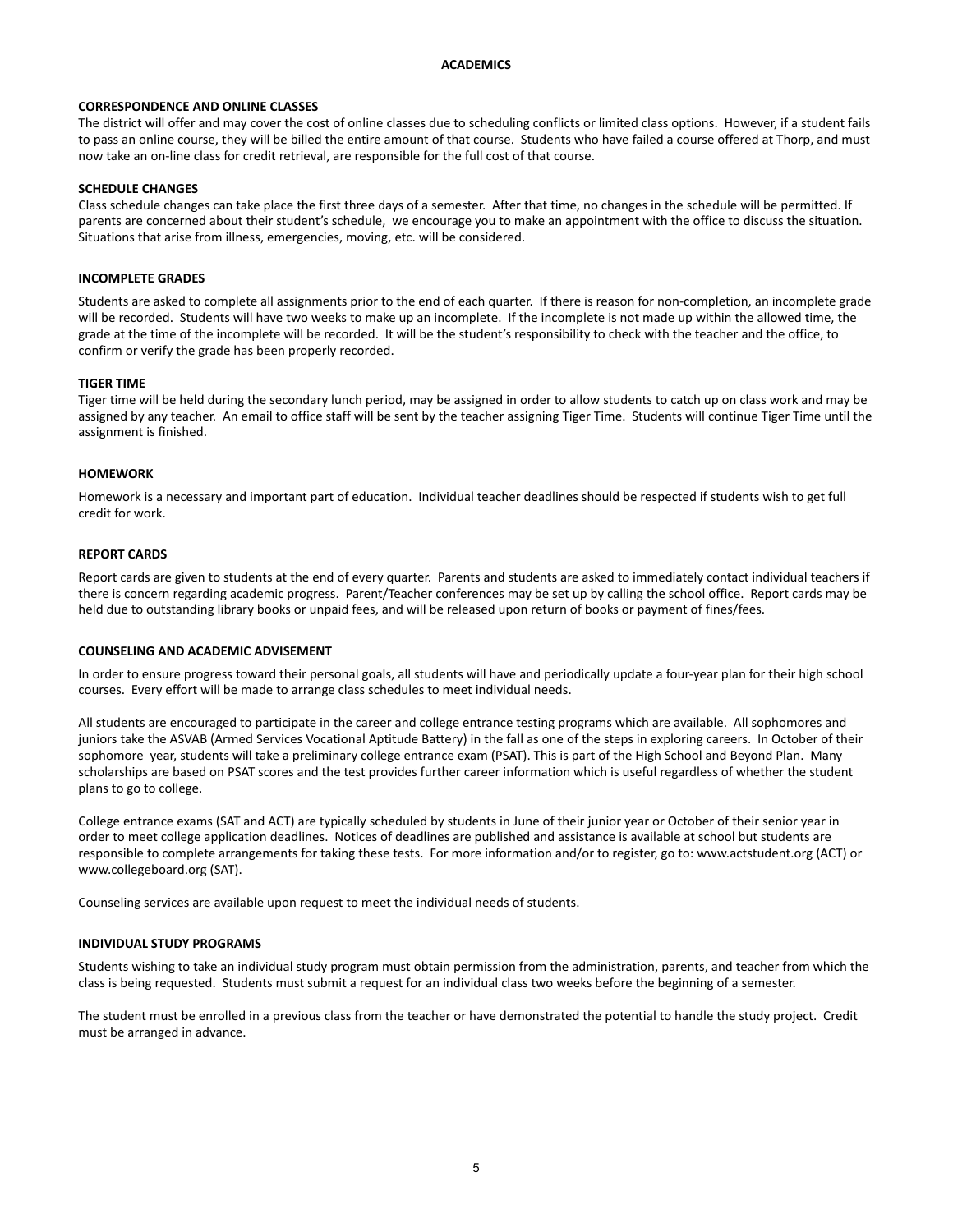## <span id="page-5-0"></span>**CLASS STANDINGS**

Class standings are determined by the number of credits a student earns, not by the number of years that he or she has attended. In order for a student to be a ninth grader, he or she must have been promoted from an eighth grade class and passed English and Math. To be a sophomore, a student must have earned a minimum of 6 credits. To be a junior, a student must have earned a minimum of 11 credits. To be a senior, a student must have earned a minimum of 16 credits; 22-24 credits are needed to graduate depending on academic pathway.

## <span id="page-5-1"></span>**HONOR ROLL**

The Honor Roll is published every quarter. A grade point average of 3.0 or better is required. Highest Honors: 3.75 -4.0 High Honor: 3.5 - 3.74 Honors: 3.0 - 3.49

## **GRADING SCALE**

| Letter<br>Grade | ℅        | Grade<br>Point |  |
|-----------------|----------|----------------|--|
| Α               | 93-100   | 4.00           |  |
| A-              | 90-92    | 3.67           |  |
| Β+              | 87-89    | 3.33           |  |
| в               | 83-86    | 3.00           |  |
| в-              | 80-82    | 2.67           |  |
| C+              | 77-79    | 2.33           |  |
| C               | 73-76    | 2.00           |  |
| $C-$            | 70-72    | 1.67           |  |
| D+              | 67-69    | 1.33           |  |
| D               | 63-66    | 1.00           |  |
| D-              | 60-62    | 0.67           |  |
| F               | Below 60 | 0.00           |  |

## <span id="page-5-2"></span>**GRADUATION REQUIREMENTS (Policy 2410)**

The board will establish graduation requirements, which, at a minimum, satisfy those established by the State Board of Education. The board will approve additional graduation requirements as recommended by the superintendent. Graduation requirements in effect when a student first enrolls in high school will be in effect until that student graduates unless such period is in excess of ten years. The board will award a regular high school diploma to every student enrolled in the district who meets the graduation requirements established by the district. Only one diploma will be awarded with no distinctions being made between the various programs of instruction which may have been pursued. (See credit chart below)

## <span id="page-5-3"></span>**CREDIT REQUIREMENTS**

| English                       | 4  | <b>Health and Fitness</b>                                |  |
|-------------------------------|----|----------------------------------------------------------|--|
| <b>Mathematics</b>            | 3  | Career and Tech Ed                                       |  |
| Science                       | 3  | Electives                                                |  |
| <b>Social Studies</b>         | 3  | World Language or<br>Personalized Pathway<br>Requirement |  |
| Arts                          |    |                                                          |  |
| <b>Total Required Credits</b> | 24 |                                                          |  |

In addition to the required course credits, students must complete

- Thorp School District Senior Culminating project
- High School and Beyond Plan
- ٠ Community Service Hours

Please see your advisor for the Community Service requirements for your grade level.

## <span id="page-5-4"></span>**STATE ASSESSMENT REQUIREMENTS**

Smarter Balanced Assessment measures the proficiency of students in 6th, 7th, 8th, 10th, and 11th grades in ELA (English Language Arts) and math. Washington Comprehensive Assessment of Science (WCAS) measures the proficiency of students in 5th, 8th, and 11th grades in Science. Please refer to www.k12.wa.us/student-success/testing for more information on Washington state testing requirements.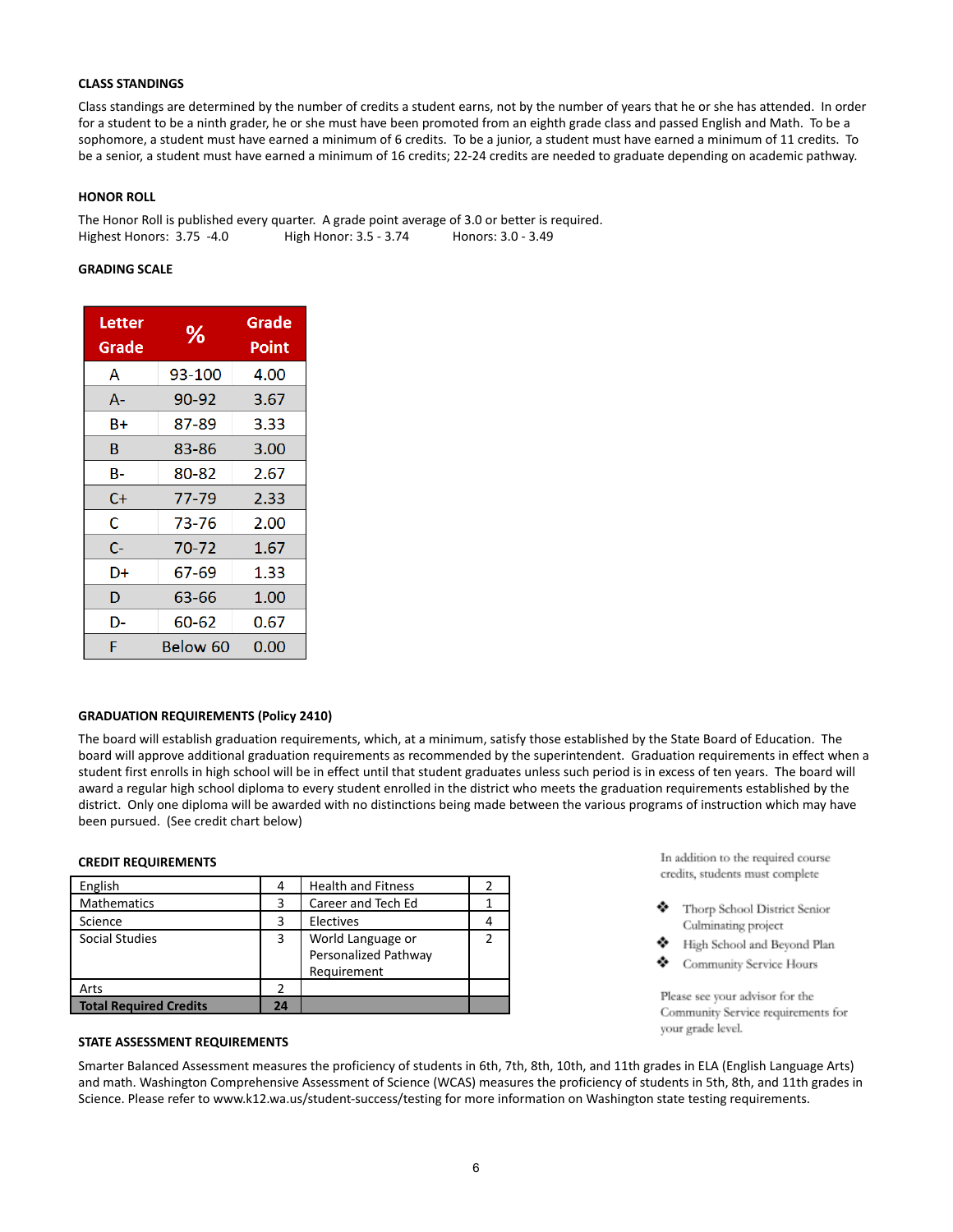## <span id="page-6-1"></span><span id="page-6-0"></span>**SCHOOL PHONE**

The office phone is for business use. The office phone may be used in case of an emergency, but students must ask permission to use the office phone and/or make a long distance call.

#### <span id="page-6-2"></span>**PERSONAL ELECTRONIC DEVICES**

Students may not have personal electronic devices visible between 8:30 a.m. and 3 p.m. and from 8:30 a.m. to 1:30 p.m. on Fridays. Students in 9th -12th grade will be allowed to use personal electronic devices at lunch. If a teacher directs a student to use a personal electronic device for academic purposes this is allowed. Students abusing this privilege may have their personal electronic devices confiscated by the teacher. If the personal electronic device is used for non-instructional purposes during class, in the hallway, or on school grounds, the personal electronic device will be taken away. Students may pick it up in the office at the end of the day. The second violation of this policy the parent/guardian will have to come to school to pick up the personal electronic device. Photos or video use in bathrooms and locker rooms is prohibited and will result in school discipline. Thorp School District is not responsible for the loss of any personal electronic equipment.

#### **MEAL ACCOUNTS AND LUNCH COUNTS**

Each student has a meal account in which money can be deposited for meal payments. Lunch count is taken at the beginning of the first period.

#### **CLOSED/OPEN CAMPUS**

Students are to remain on campus during class hours. Once a student arrives on school grounds, he or she may not leave without checking through the office. Grades 6-8 students may leave campus to go home for lunch only with written parental permission. Grade 9-12 students have the privilege of leaving campus during the lunch hour. Only juniors and seniors who have applied and been approved will be eligible to leave campus during lunch, either as drivers or passengers in vehicles. All students must sign out in the office.

#### <span id="page-6-3"></span>**VISITORS**

The school policy is to accept only those visitors who have legitimate business to attend to at school. Parents are always welcome, but we would welcome a call before visiting a classroom.

All visitors and volunteers must register in the office. You will need to sign your name, time of check in or out, and your business for being at the school. All volunteers are required to submit a photocopy of their driver's license or picture ID. Visitor and volunteer badges are available in the office and must be worn so we can better monitor who is in the building at all times. **Student visitors are only allowed during lunch time with prior approval from the Principal.**

## <span id="page-6-4"></span>**LOCKERS**

Lockers are selected at registration time or at the beginning of the school year. Lockers are to be kept clean, inside and out. Periodic locker "inspections" may occur. The school does not accept responsibility for items lost or misplaced. Materials placed on the outside of lockers are subject to the same guidelines as all material,posters, etc., placed on school bulletin boards and walls. Students will incur the cost of any damage and/or a lost lock.

#### <span id="page-6-5"></span>**LOST AND FOUND**

Students who find lost articles are asked to take them to the office where they can be claimed by the owner.

#### **PLAYGROUND**

<span id="page-6-6"></span>No food is allowed on the playground at any time.

## **STUDENT DRESS (Policy 3224)**

In general, students should dress in neat, clean and appropriate clothing that does not disrupt the educational process. Forms of dress that have been found to be disruptive to the educational process and/or create a health or safety risk shall be prohibited. Where the nature of the learning activity rules out certain modes of dress and grooming because of health or safety, appropriate standards will be developed and made available to students involved in those activities.

Any uncorrected violation of the student dress policy will be reported to the administration. Students will be referred to the Assistant Principal.

The following guidelines are designed to allow enough room for individual expression:

Clothing needs to be neat, clean and provide an adequate coverage of the body from the shoulders to the legs without intentionally showing private parts (nipples, genitals, buttocks, underwear or chests. Clothing must cover private parts in opaque (not able to be seen-through) material.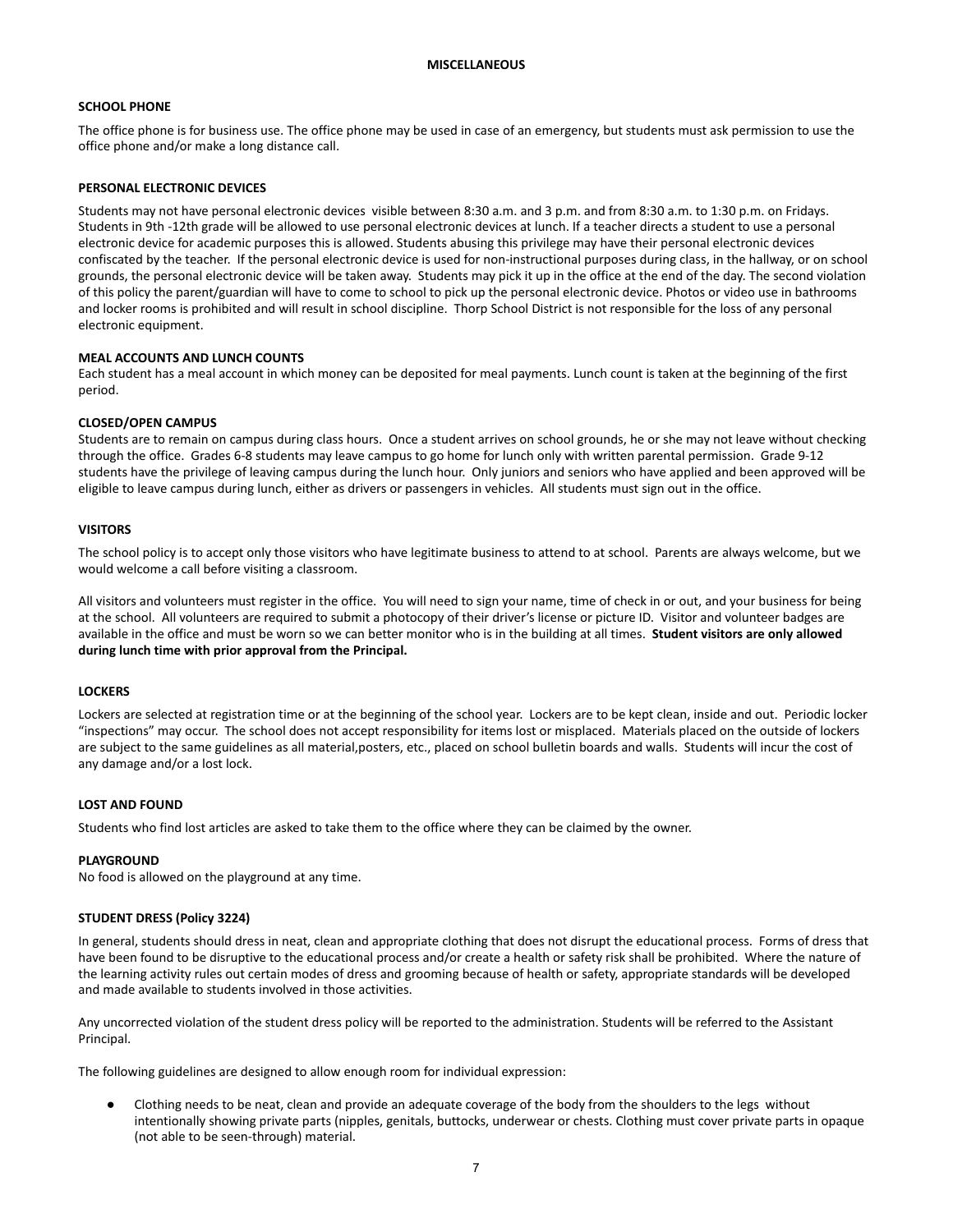Also, clothing must be free of illustrations, words or phrases which are vulgar, obscene or promote behavior which violates school conduct standards (put-downs are not acceptable).

## **Students must wear:**

- **Top** Shirts, Blouses, T-shirts, polo shirts, tank tops, button-down shirts, turtlenecks, sweatshirts or sweaters.
- **Bottoms** Skirts, dresses, culottes, shorts, or pants.
- **● Footwear -** Shoes must be worn at all times.

The following may not be worn:

- Halter tops, spaghetti strap tank tops, bare midriffs, other revealing tops or styles which show one's underwear or chests..
- Clothing with messages which promote alcohol, tobacco, drugs, weapons, insinuating sexual or discriminatory messages.
- Inappropriate nicknames.
- Any hoods on sweatshirts worn on the head. When inside of school, any hoods need to be down.
- Pants, shorts and skirts must not show private parts (nipples, genitals, buttocks) or underwear. Clothing must cover private parts in opaque (not able to be seen-through) material and be worn at the waistline.
- Coveralls/overalls cannot be worn unfastened. They must be completely fastened.

**Headwear:** Hats and other headwear may be worn to and from school; it is up to the teacher's discretion whether they can be worn in the classroom.

## **Other:**

- Chains attached to clothing are not permitted
- Wearing, carrying or displaying gang-related apparel is not permitted
- Small hoops and/or studs may be worn with discretion, assuming participation in class is not jeopardized participation in some activities may require the removal of some or all jewelry
- Bracelets or other jewelry which have long, sharp pointed spikes or studs will not be allowed.

# **TRANSPORTATION**

## <span id="page-7-1"></span><span id="page-7-0"></span>**MOTOR VEHICLES DURING SCHOOL HOURS (Policy 3243)**

Before driving to school, students must obtain a parent permission form from the office and return it signed by a parent and/or guardian. Students must also sign a copy of the rules form stating that they understand its contents and show proof of a valid driver's license and insurance. Only juniors and seniors will be eligible to leave campus with cars during lunch, either as drivers or passengers. If abused, driving privileges may be terminated.

All cars are to be parked in the lot at the west end of the high school and students are to use the west entrance to the parking lot at all times during the school day. Students are not to park their cars on either side of the street in front of the schools.

# <span id="page-7-2"></span>**BUS RIDER REGULATIONS**

The driver is in full charge of the bus and students. The students must obey the driver promptly and willingly. Students will sign a behavior contract acknowledging the behavioral expectations.

- Students shall ride their regular assigned bus and shall leave the bus only at their regular stop unless prior arrangements have been made with school authorities.
- Each student may be assigned a seat in which he or she will be seated at all times unless permission to change is given by the bus driver.
- Students are to remain seated while the bus is in motion and are not to get on or off until the bus has come to a full stop.
- Students are to assist in keeping the bus clean by keeping their waste paper and other trash off the floor. Students will refrain from throwing garbage out the window.
- Eating or drinking will not be allowed unless students are on a bus trip for more than two hours.
- Headphones are not allowed.
- No student shall open a window without first getting permission from the bus driver.
- Smoking or lighting matches are not permitted. Tobacco, drug and weapons policies are enforced
- No student shall extend his or her head, hands, or arms out of windows, whether the bus is in motion or standing still.
- Students must see that they have nothing in their possession that may cause injury to another, such as sticks, glass containers or objects, any type of firearms, straps or pins extending from their clothing. No animal is permitted on the bus.
- Each student must see that his or her books and personal belongings are kept out of the aisle. Special permission must be granted by the school authorities to transport large items.
- Students must leave the bus in an orderly manner. They must not cross the road until given consent by the driver. When boarding or leaving the bus, students should be in view of the driver at all times.
- Students must cross the road only in front of the school bus and never behind it.
- Students must not stand or play in the roadway while waiting for the bus. Students should leave home early enough to arrive at the bus stop before the bus is due.
- Self-conduct should be exercised at all times by students on the bus or at the bus stop.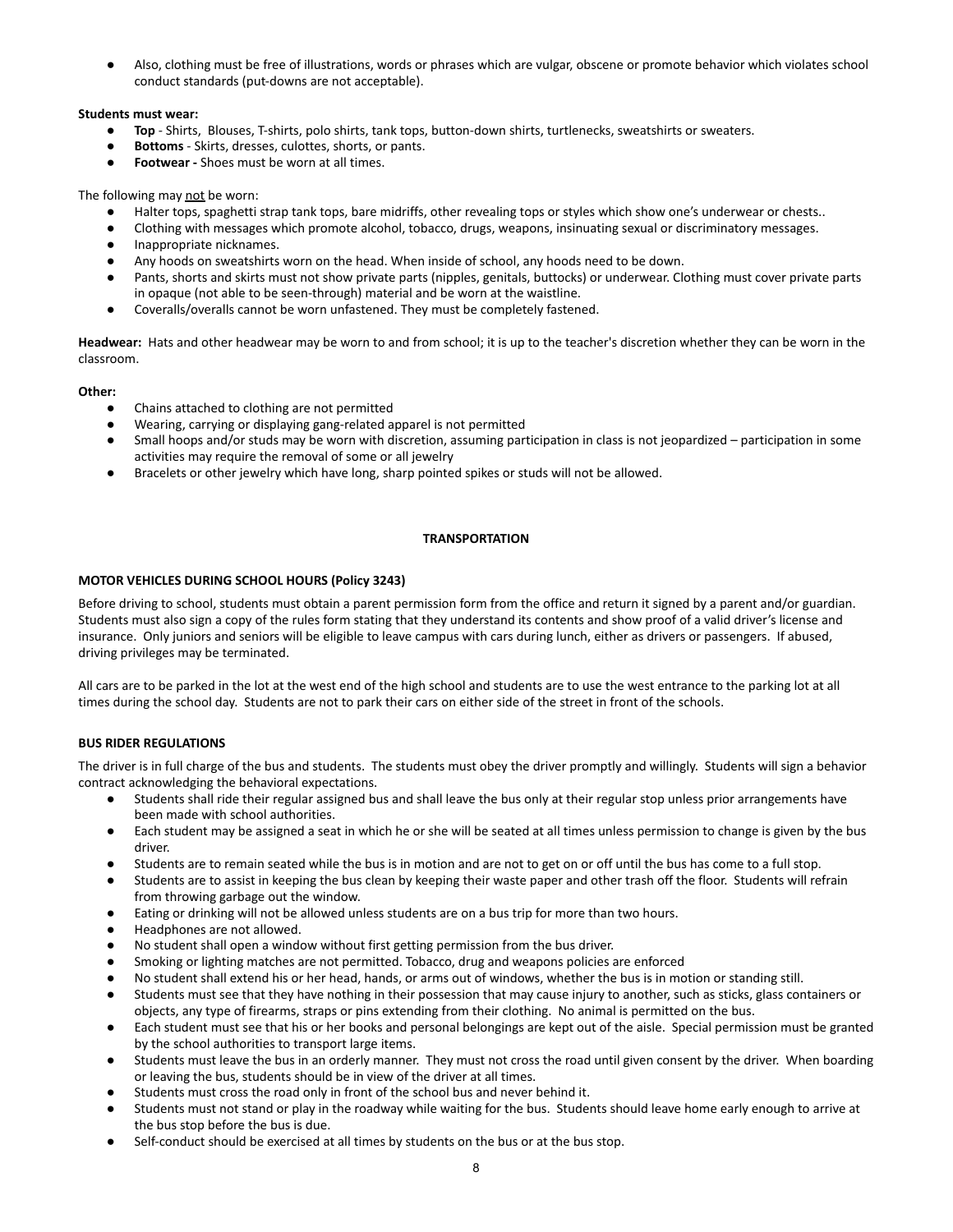- Misconduct on a bus will be sufficient reason to discontinue providing bus transportation to students involved. Students may be placed on a long or short term bus suspension. The length of this suspension will be determined by the principal and the bus driver. Riding the bus is a privilege, not a right.
- The school district will be reimbursed for damage to school buses by students.
- In the event of an emergency, students are asked to follow emergency exit procedures.

## **STUDENT ACTIVITIES**

## <span id="page-8-1"></span><span id="page-8-0"></span>**ATHLETIC ELIGIBILITY**

Eligibility will be checked on a regular basis. Each student athlete must be passing all classes to be eligible. The Thorp School District eligibility ladder has two steps which are as follows: Step (1), the student is placed on academic warning and will now be checked for progress on a weekly basis. This student is still eligible for turnout and game participation. Once a student has reached step 1, they remain there for the entire sports season. The second academic violation, step (2), results in a suspension of team privileges. The student will not be allowed to participate in games or in turnout until they are passing all classes. If the student meets the requirements needed to be removed from step 2, the student will return to step 1 until the next eligibility check.

## <span id="page-8-2"></span>**STUDENT INSURANCE**

Student insurance is available at a nominal cost and is optional. Applications are available in the office. A Claim Form, obtained from the school office, must be completed by parents and presented to the doctor or hospital when a student who is covered by the school plan is injured. The school merely acts as a medium in supplying the insurance information only. It assumes no liability, either for the injury or the subsequent negotiations with the company.

Students participating in extra-curricular activities are not covered by **school insurance**. Student insurance or parent insurance will need to be used if injuries occur at any activity outside of the normal school day.

#### <span id="page-8-3"></span>**ASB CARDS**

An ASB card allows a student to enter most school activities at a free or reduced price. Students participating in sports activities and/or club activities are required to purchase an ASB card. Cards may be purchased in the school office at any time during the school year. Since it is necessary to present an ASB card for identification at some school functions, students are encouraged to purchase and carry the card at all times. Each student who is eligible to participate in the federal free and reduced-price meals program will have fees associated with attending or participating in optional noncredit extracurricular activities waived (Policy & Procedure 3510). Student ID cards are available to all students at no cost.

## <span id="page-8-4"></span>**ATHLETIC EVENTS/OFF-CAMPUS EVENTS**

Participation is considered a privilege. Each individual is responsible for conducting himself or herself in a manner that reflects favorably upon the individual as well as upon the school and the team. Students at any school sponsored off-campus events will be governed by all school district rules and regulations.

## <span id="page-8-5"></span>**ORGANIZATIONS**

Most of the organizations available at Thorp are open to anyone who wishes to join or run for office. Students wishing to join one or more of the following groups are asked to see the faculty advisor or a student officer.

Associated Student Body (ASB) History Day Future Business Leaders of America (FBLA) Future Farmers of America (FFA)

Gay Straight Aliance (GSA) Outdoor Education Camp Community Pep Band Dungeons & Dragons (DND) Club

Students must maintain the same eligibility as in athletics to participate in off-campus organizational activities. ASB cards are required.

#### **SCHOOL DANCES**

All middle school and high school dances are to be planned well ahead of time with the advisor of the class or club involved and approved by the principal. Dances will be sufficiently chaperoned by Thorp staff and/or parents. Middle school dances are open to only grades 6-8. High School dances are open to only 9-12 grades. Thorp students are allowed to bring a guest from another school if a guest pass is obtained from the office before noon on the last school day prior to the dance. The student obtaining the guest pass is responsible for the actions of their guest.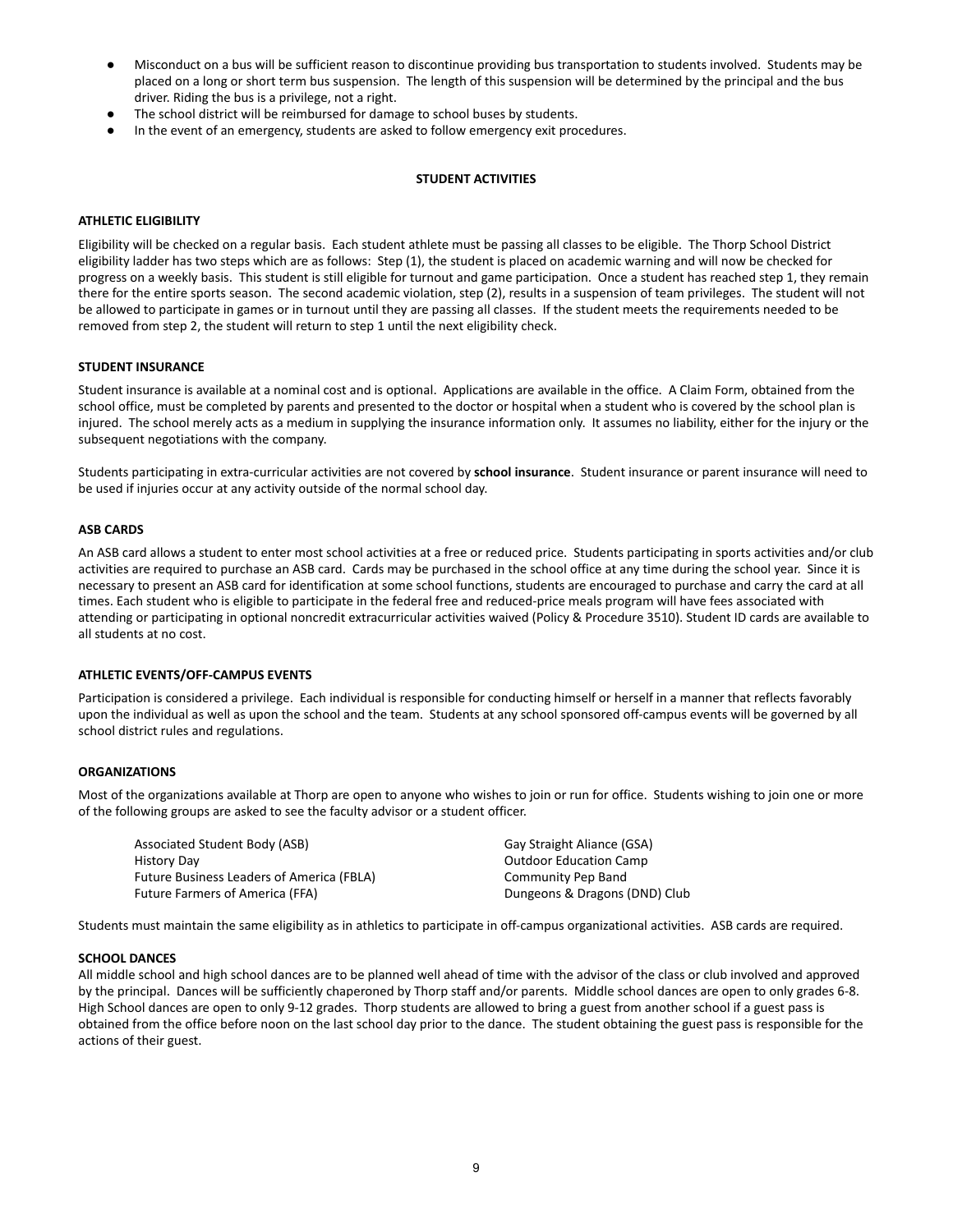## <span id="page-9-1"></span><span id="page-9-0"></span>**SAFESCHOOLS ALERT PROGRAM**

Safety is one of our district's top priorities, that's why we are now using SafeSchools Alert, a tip reporting system that allows students, staff, and parents to submit safety concerns to our administration four different ways:

- 1. Phone: 1-855-4ALERT1, ext. 1081
- 2. Text: Text #1081 @tip + your tip to ALERT1
- 3. Email: 1081@alert1.us
- 4. Web: http://1081.alert1.us

Easily report tips on bullying, harassment, drugs, vandalism or any safety issue you're concerned about. You can submit a tip anonymously online or by telephone. More information, including the Safe Schools Alert Terms of Use Privacy Policy, is available online at http://1081.alert1.us

<span id="page-9-2"></span>**Local Crisis Hotline:** (509) 925-9861 **National Suicide Prevention Hotline:** 1-800-273-8255 or text HOME to 741741

## **POSSESSION OF FIREARM(S), DANGEROUS WEAPON(S), OR EXPLOSIVE DEVICES (Policy 4210)**

- Student possession of a weapon on district property or a district-sponsored event creates a danger to students and staff and is disruptive to the operation of schools.
- It is a violation of district policy and state law for any student to possess, handle, or transmit any object that can reasonably be considered a weapon on the school grounds at any time, at a designated bus stop, at a school sponsored event, or while en route between home and school. Students who violate this policy will be subject to suspension and/or expulsion from school. Students will be expelled for not less than one year when a firearm is involved, and in all such cases, parents and law enforcement authorities will be notified by the principal of the school.
- Possession includes, but/and is not limited to: having a weapon on district property or at a district-sponsored event located; (a) in a space assigned to a student such as a locker or desk; (b) on the student's person or property (such as on the student's body, in his/her clothing, purse, backpack, gym bag or vehicle); or (c) under the student's control or accessible or available, such as hidden by the student.
- Students expelled under this rule may apply for readmission after the expulsion period has expired. Upon written request for re-admission, a committee will be convened to review the facts and make a recommendation to the superintendent. The committee will include, but is not limited to, the administrator, a teacher from the grade span where the infraction occurred, a counselor or psychologist and other professionals as may be deemed appropriate. The committee shall consider the safety of students and staff, and may establish readmission conditions which are related to the student's prior record of behavior.
- A dangerous weapon shall include, but is not limited to, the following: any knife; any instrument or weapon as defined in RCW 9.41.250; any device commonly known as "num-chu-ka ", consisting of two or more lengths or wood, metal, plastic, or similar substance connected with wire, rope, or other means; any device commonly known as "throwing stars", which are multi-pointed metal objects designed to imbed upon impact from any aspect; or any air gun, including any air pistol or air rifle designed to propel a BB, pellet, or other projectile by the discharge of compressed air, carbon dioxide, or other gas; look alike weapons; or any other object not specifically defined in this policy, but intended to result in physical harm to another person.

# <span id="page-9-3"></span>**TOBACCO AND DRUG-FREE SCHOOL POLICIES (Policies 2121 and 4215)**

We are required to inform you of the school's position and rules regarding student abuse of tobacco, alcohol and drugs. As a student in the Thorp School you need to know and follow the rules and information listed below. **This is a brief and condensed version of policies 2121 and 4215. It is recommended that students and parents read these Thorp School District Policies.** The policies are available in the office or on line at http://www.thorpschools.org .

- The possession, use and distribution of tobacco, alcohol and illicit drugs and paraphernalia are unlawful, wrong and harmful.
- Any use of tobacco products by staff, students, visitors and community members are prohibited on school district property.
- A drug is defined as any illegal, controlled or other substance introduced into one's body for the purpose of having the effect of altering his/her mood. This includes, but is not limited to alcohol, marijuana, narcotics, stimulants, depressants, hallucinogens, inhalants, and abuse of prescription and over-the-counter drugs. Also included is the unauthorized distribution, sale, use, or possession of prescription medications.
- Students are not permitted to transport, possess, use, distribute, sell or be under the influence of any narcotic drug or intoxicant of any kind. Consequences for violation of this rule will include, but are not limited to, counseling, suspension from school and/or expulsion from the school. Law enforcement authorities will also be notified.
- If a student appears at school or at a school-sponsored function demonstrating behavior which indicates that he/she may be under the influence of an addictive substance and/or admits to an administrator that he/she is under the influence of an addictive substance, the school will take the following actions:
	- o The parents will be notified to arrange for appropriate treatment.
	- $\circ$  If the student's illegal use of addictive substances is suspected, the school administration will request the assistance of a law enforcement official in investigating the source of the addictive substance.
	- o Appropriate school disciplinary action will be taken.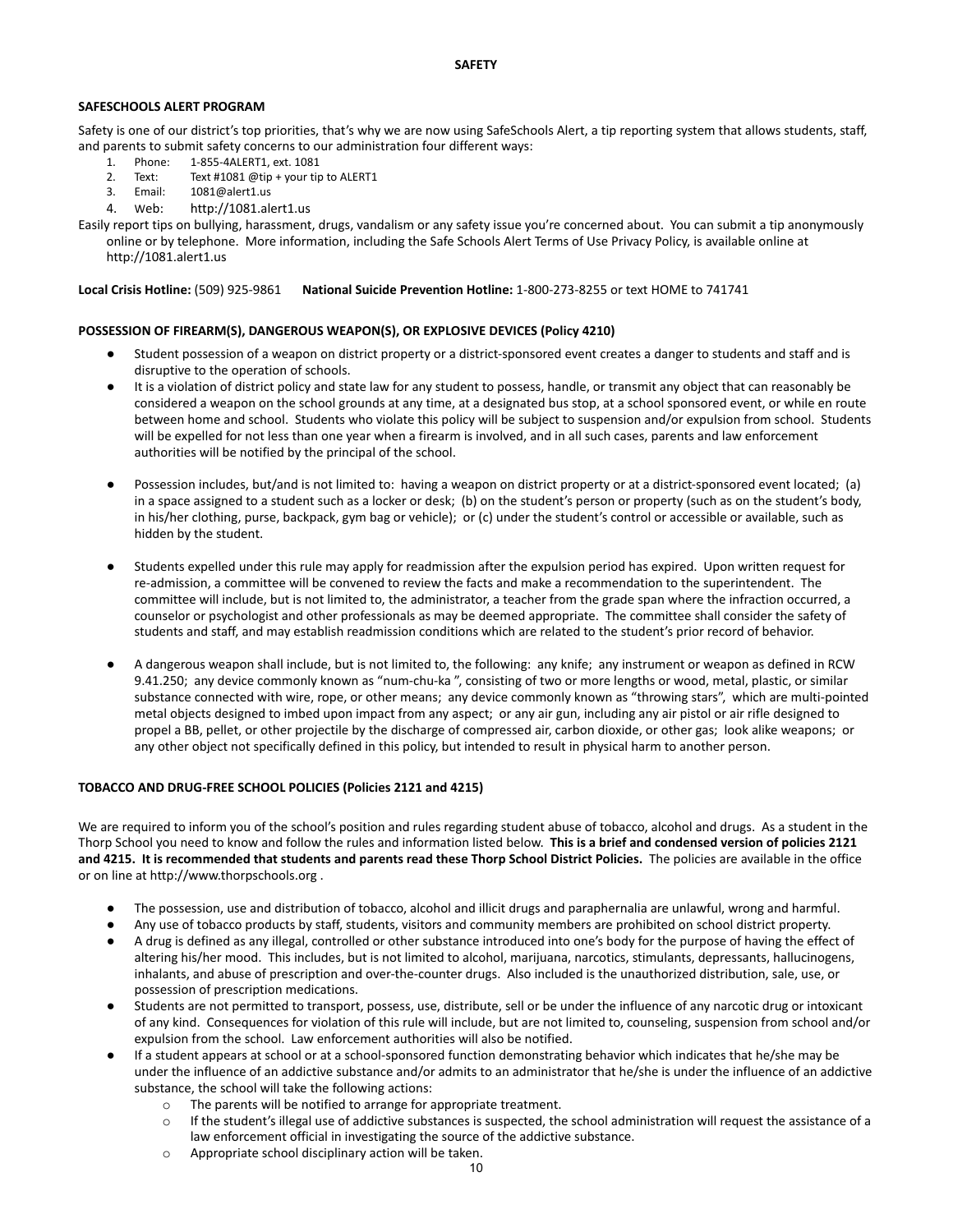- If school authorities find a student in possession of addictive substances at school, the addictive substances will be confiscated and turned over to law enforcement officials for investigation and disposal. Appropriate school disciplinary action will be taken by a school administrator regardless of law enforcement action.
- If a school administrator receives information concerning sales and use of addictive substances outside of school, the information will be reported to law enforcement officials for their investigation.
- Information about drug and alcohol counseling is available to you through your school administrators. See list of treatment providers on page 20.

## **EMERGENCY AND FIRE DRILL EXIT PROCEDURES**

In the event of an emergency or fire drill, students are asked to do the following:

- 1. Follow the emergency or fire drill procedures and exit chart posted in your room.
- 2. The first student will hold the classroom door open until all students have exited from the room, then the student will close the door and follow the other students.
- 3. The second student will hold the outside doors open while the remaining students exit the building. All students are to remain a safe distance from the building.
- 4. Everyone must stay calm and quiet, follow the directions of the teacher, and wait until an administrator releases you back to the classroom.

# **MASKS AND SOCIAL DISTANCING**

<span id="page-10-0"></span>Students must adhere to current DOH guidelines surrounding facial coverings and social distancing rules.

## **CORE BELIEFS THAT GUIDE ENFORCEMENT OF SCHOOL RULES AND EXPECTATIONS**

Each student is an individual with unique personal, social, and educational needs. As a result, every disciplinary situation is unique. Consequences for misbehavior provide the best learning value when matched to the student and the situation. The odds for children's learning from their mistakes increase dramatically when children see a reasonable connection between their behavior and the resulting consequences.

The Thorp School District staff will follow a set of core beliefs that provide a guide for dealing with student discipline. These core beliefs guide our attempts to individualize disciplinary procedures and to help students see reasonable connections between their behavior and the resulting consequences.

Since these core beliefs guide our professional decisions, the staff encourages parents and students to bring concerns and questions to us if we operate in ways that appear to be inconsistent with these core beliefs.

- All students have the right to an educational experience free from distractions.
- Every attempt should be made to maintain the dignity of both the adult and the student.
- A student's behavior should be viewed as an opportunity for individual problem solving and preparation for the future.
- Students should have the opportunity to tell their side of the story.
- There should be a logical connection between misbehavior and resulting consequences.

# <span id="page-10-1"></span>**SUPPORTING STUDENTS WITH OTHER FORMS OF DISCIPLINE (See Policy 3241)**

Unless a student's on-going behavior poses an immediate and continuing danger to others, or a student's on-going behavior poses an immediate and continuing threat to the educational process, staff members must first attempt one or more forms of other forms of discipline to support students in meeting behavioral expectations before imposing classroom exclusion, short-term suspension, or in-school suspension. Before imposing a long-term suspension or expulsion, the district must first consider other forms of discipline. The types of behaviors for which the staff members may use other forms of discipline include any violation of the rules of conduct, as developed annually by the Superintendent. In connection with the rules of conduct, school principals and certificated building staff will confer at least annually to develop precise definitions and build consensus on what constitutes a manifestation of problem behaviors. (See policy 3220 – Rights and Responsibilities.) The purpose of developing definitions and consensus on manifestation of a problem behavior is to address the differences in perception of subjective behaviors and reduce the effect of implicit or unconscious bias. These other forms of discipline may involve the use of best practices and strategies included in the state menu for behavior available online at: http://www.k12.wa.us/SSEO/pubdocs/BehaviorMenu.pdf. The district has identified the following for use as other forms of discipline:

# <span id="page-10-2"></span>**CONSEQUENCES (See Policy 3241)**

Consequences for irresponsible, unresponsive, or defiant behavior will be determined by the administrator and based on teacher recommendation. Possible consequences may include:

- Parent/teacher conference
- Counseling
- Loss of privileges (Field Trip, Athletics, etc.)
- **Detention**
- In-house suspension
- Suspension
- Expulsion
- **Counseling**
- Psychological evaluation
- Other appropriate courses of action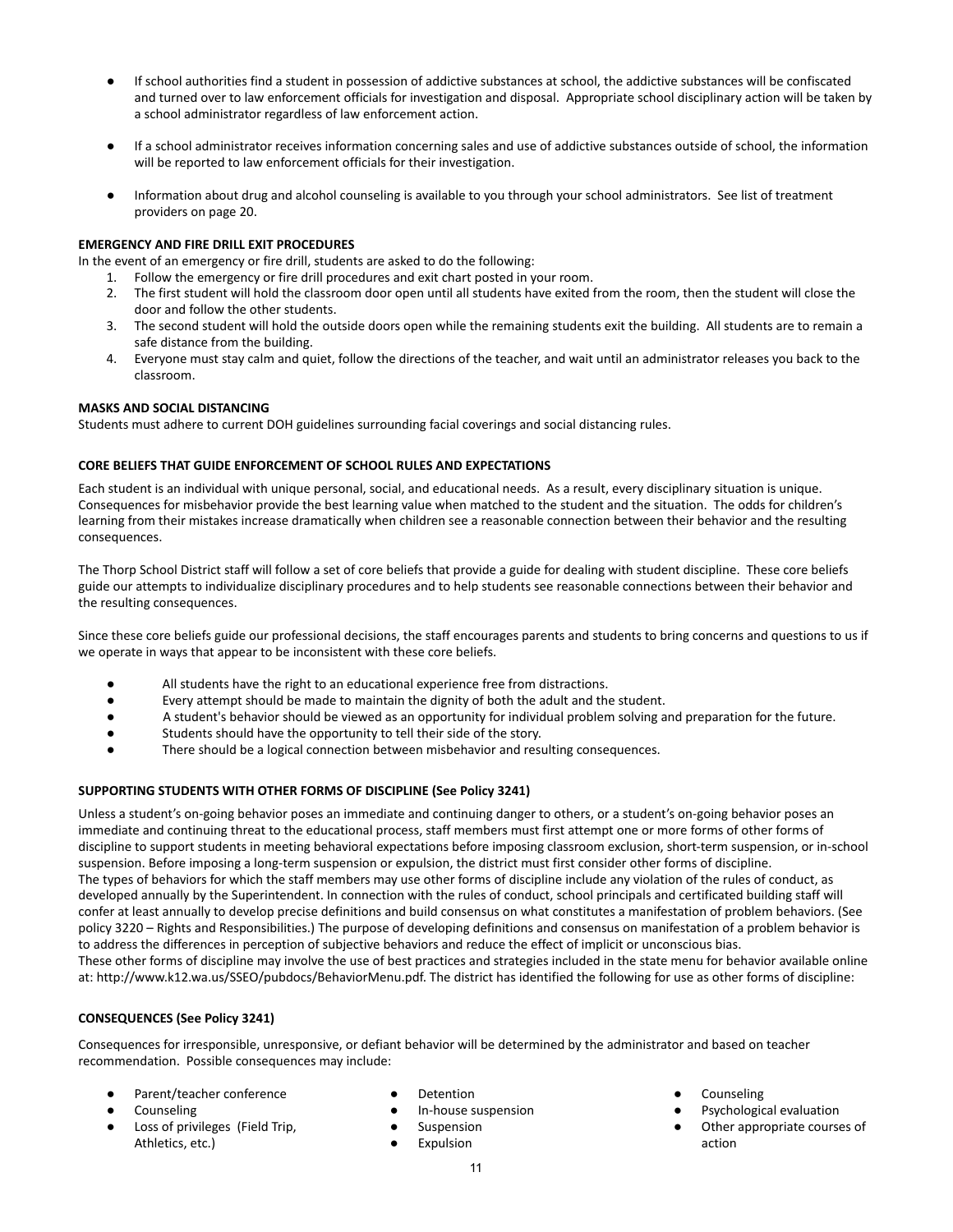| <b>OFFENSE:</b>                                                                                                                                                                                                                                                                                                                                          | <b>Best Practices</b> | Counseling | <b>Short Term</b><br><b>Suspension</b>                                              | Long Term<br>Suspension | <b>Expulsion</b><br>Including |
|----------------------------------------------------------------------------------------------------------------------------------------------------------------------------------------------------------------------------------------------------------------------------------------------------------------------------------------------------------|-----------------------|------------|-------------------------------------------------------------------------------------|-------------------------|-------------------------------|
|                                                                                                                                                                                                                                                                                                                                                          |                       |            | 1-10 school<br>days<br>Can be either<br>in-school or<br>out-of-school<br>suspension | 11-90 school<br>days    | emergency<br>expulsion        |
| ACADEMIC DISHONESTY/PLAGIARISM:<br>Knowingly submitting the work of others represented as<br>the student's own or assisting another student in doing so,<br>or using unauthorized sources                                                                                                                                                                |                       |            |                                                                                     |                         |                               |
| ALCOHOL (Board Policy 5201):<br>Manufacturing, sale, purchase, transportation, possession<br>or consumption of intoxicating alcoholic beverages or<br>substances represented as alcohol or the violation of<br>district alcohol policy. Suspicion of being under the<br>influence of alcohol may be included if it results in<br>disciplinary action.    |                       |            |                                                                                     |                         |                               |
| BLACKMAIL, EXTORTION, COERCION:<br>Obtaining money, property or favor by violence or threat<br>of violence performed against persons or forcing another<br>to perform any act against his will by force or threat of<br>force.                                                                                                                           |                       |            |                                                                                     |                         |                               |
| BULLYING (Board Policy 3207):<br>Unwanted, aggressive behavior that;<br>1. Involves a real or perceived power imbalance, and<br>2. Is repeated, or has the potential to be repeated, over<br>time.                                                                                                                                                       |                       |            |                                                                                     |                         |                               |
| BUS OFFENSES: Infractions that are listed in this<br>document apply to bus riding behavior. Actions taken that<br>are distracting to the bus driver or interfere with safety.                                                                                                                                                                            |                       |            |                                                                                     |                         |                               |
| CAMPUS GROUNDS VIOLATIONS:<br>Includes:<br>1. Physically leaving grounds<br>2. Student use of restricted areas (going into wooded<br>areas, behind buildings, etc.)<br>3. Loitering on campus after school hours.                                                                                                                                        |                       |            |                                                                                     |                         |                               |
| CRIMINAL ACTS AS DEFINED BY LAW NOT OTHERWISE<br>COVERED IN THIS LIST OF OFFENSES: The District reserves<br>the right to refer to the appropriate non-school agency any<br>act or conduct of its students which may constitute a<br>crime under federal, state, county or local law.                                                                     |                       |            |                                                                                     |                         |                               |
| DESTRUCTION OF PROPERTY/VANDALISM:<br>Intentional damage of school property or the property of<br>others.                                                                                                                                                                                                                                                |                       |            |                                                                                     |                         |                               |
| DISCRIMINATORY HARASSMENT (Board Policy 3207):<br>Conduct or communication that:<br>1. Is intended to be harmful, humiliating, or physically<br>threatening, and<br>2. Shows hostility toward a person or persons based on<br>their real or perceived sex, race, creed, religion, color,<br>national origin, sexual orientation, gender identity, gender |                       |            |                                                                                     |                         |                               |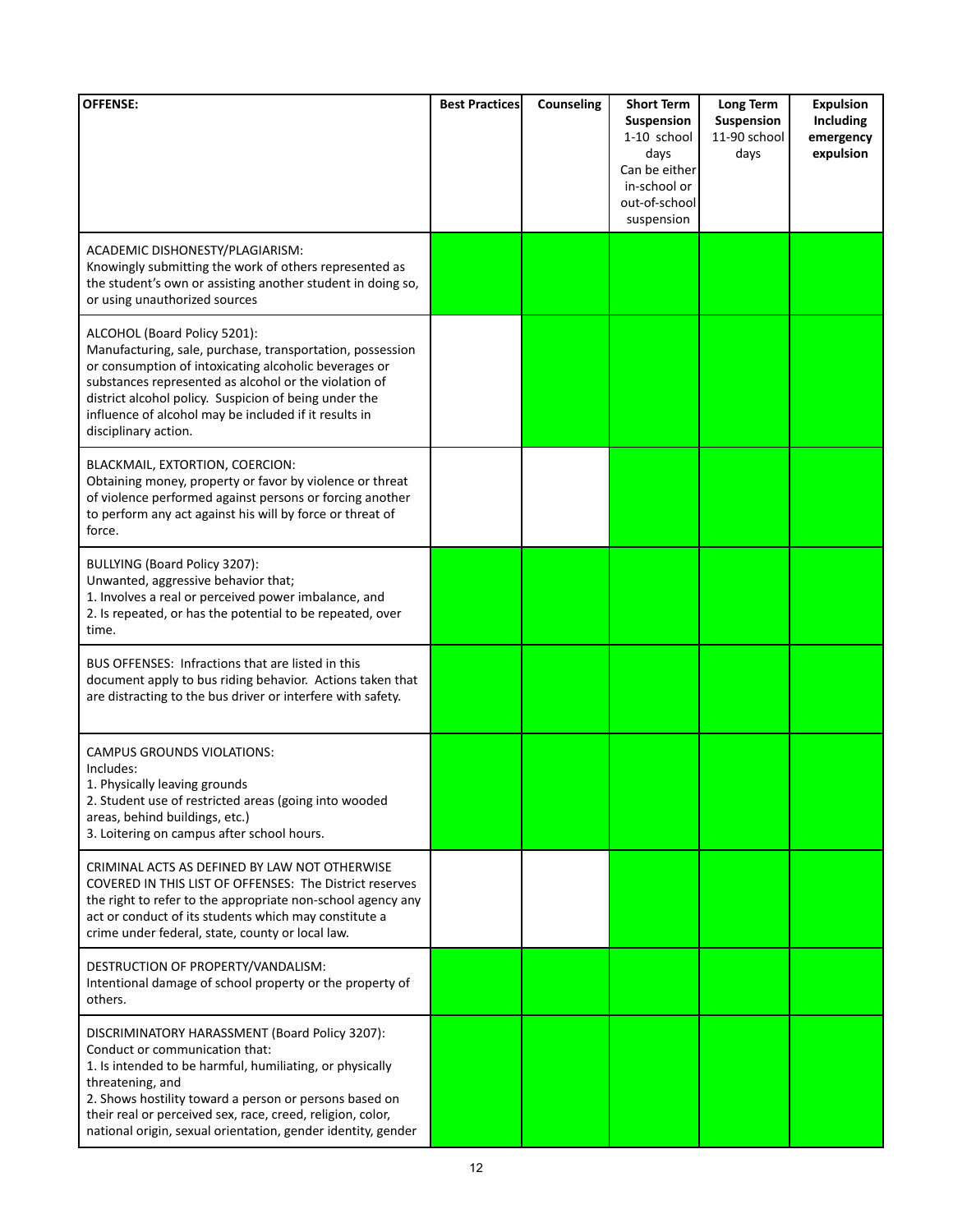| expression, veteran or military status, disability, or use of a<br>service animal.                                                                                                                                                                                                                                                                                                                                                                                                                                 |  |  |  |
|--------------------------------------------------------------------------------------------------------------------------------------------------------------------------------------------------------------------------------------------------------------------------------------------------------------------------------------------------------------------------------------------------------------------------------------------------------------------------------------------------------------------|--|--|--|
| DISRUPTIVE CONDUCT:<br>Conduct that materially and substantially interferes with<br>the educational process.                                                                                                                                                                                                                                                                                                                                                                                                       |  |  |  |
| DRIVING/PARKING OFFENSES:<br>Defined as the inappropriate use of an automobile on<br>school property. For example: speeding, reckless driving,<br>congregating around or in car, improper parking, etc. Loss<br>of driving and/or parking privileges may be a sanction.                                                                                                                                                                                                                                            |  |  |  |
| <b>FAILURE TO COOPERATE:</b><br>Repeated failure to comply with or follow reasonable,<br>lawful directions or requests of teachers or staff. This<br>includes, but is not limited to non-compliance, defiance<br>and disrespect.                                                                                                                                                                                                                                                                                   |  |  |  |
| FIGHTING WITHOUT MAJOR INJURY:<br>Mutual participation in an incident involving physical<br>violence, where there is no major injury. (Do not include<br>verbal confrontations, tussles, or other minor<br>confrontations). A major injury is when one or more<br>students, school personnel, or other persons on school<br>grounds require professional medical attention. Examples<br>of major injuries include stab or bullet wounds,<br>concussions, fractured or broken bones, or cuts requiring<br>stitches. |  |  |  |
| <b>FALSE ALLEGATIONS:</b><br>False reporting of allegations or corroborating false<br>information.                                                                                                                                                                                                                                                                                                                                                                                                                 |  |  |  |
| <b>GANG ACTIVITY:</b><br>A student shall not knowingly engage in gang activity on<br>school grounds. A gang is generally a group of three or<br>more persons with identifiable leadership which, on an<br>ongoing basis, regularly conspires and acts in concert<br>mainly for criminal purposes.                                                                                                                                                                                                                  |  |  |  |
| HAZING:<br>The hazing of any other students or persons. "Hazing"<br>includes any method of initiation into a school, program,<br>club, team, or other school-related activity that causes or<br>is likely to cause bodily danger, physical, mental or<br>emotional harm.                                                                                                                                                                                                                                           |  |  |  |
| ILLICIT DRUG (Board Policy 5201):<br>Unlawful use, cultivation, manufacture, distribution, sale,<br>solicitation, purchase, possession, transportation, or<br>importation of any controlled drug or narcotic substance<br>or violation of the district drug policy. Include the use,<br>possession or distribution of any prescription or<br>over-the-counter medication (e.g., aspirin, cough, syrups,<br>caffeine pills, nasal sprays).                                                                          |  |  |  |
| <b>INAPPROPRIATE DRESS:</b><br>Refusal to correct will be classified as: Defiance of School<br>Authority or Disruptive Behavior or Repeated Violations                                                                                                                                                                                                                                                                                                                                                             |  |  |  |
| INAPPROPRIATE LANGUAGE:<br>Any use of vulgar or profane language by students on<br>school property whether spoken, written, or gestures.                                                                                                                                                                                                                                                                                                                                                                           |  |  |  |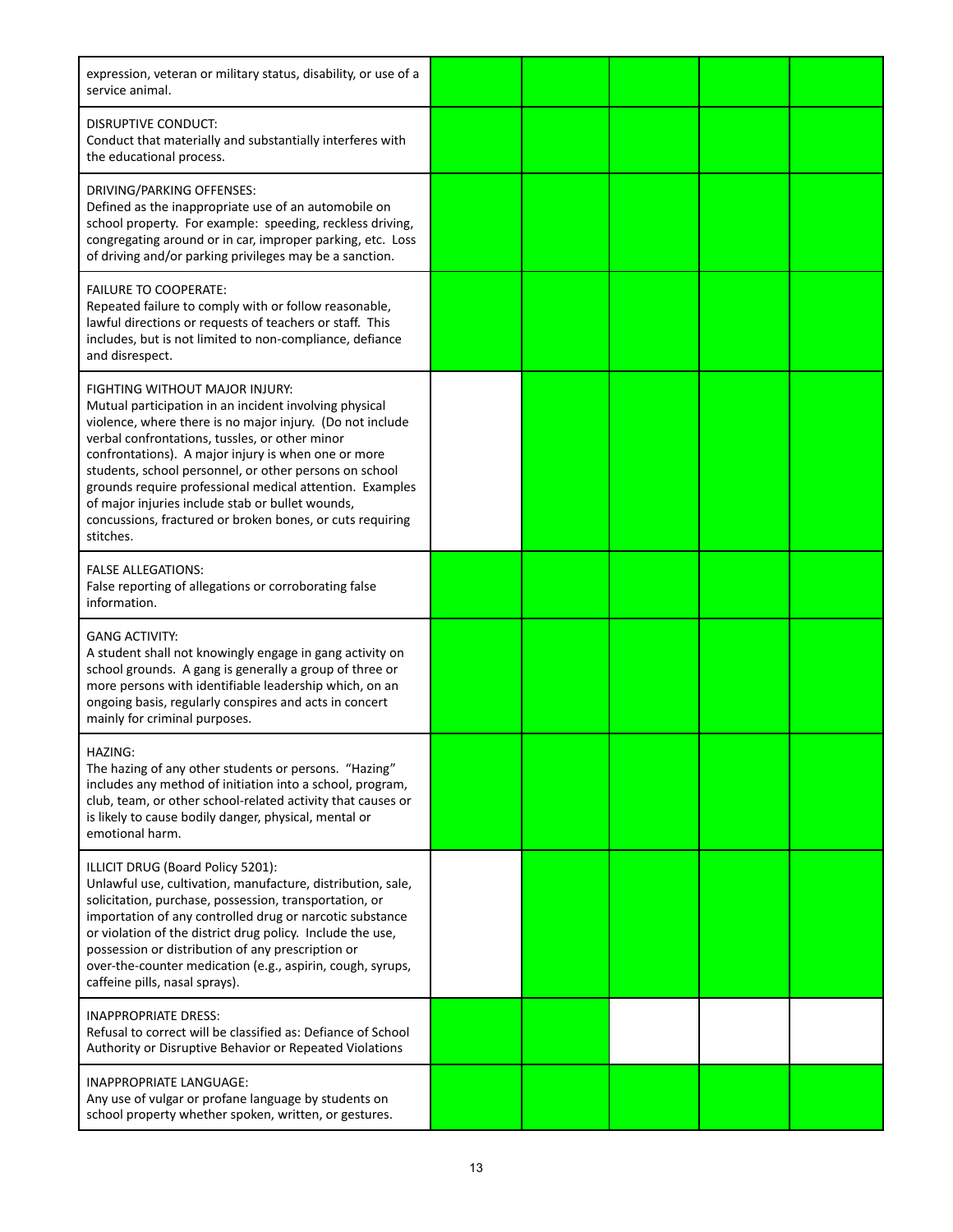| MARIJUANA (Board Policy 5201):<br>Unlawful use, cultivation, distribution, sale, solicitation,<br>purchase, possession, transportation of cannabis or<br>violation of the district drug policy. Suspicion of being<br>under the influence of cannabis may be included if it<br>results in disciplinary action.                                                                                                                                                                                                                                                                                                                                                                                                                                                                                                                                                                                                                                           |  |  |  |
|----------------------------------------------------------------------------------------------------------------------------------------------------------------------------------------------------------------------------------------------------------------------------------------------------------------------------------------------------------------------------------------------------------------------------------------------------------------------------------------------------------------------------------------------------------------------------------------------------------------------------------------------------------------------------------------------------------------------------------------------------------------------------------------------------------------------------------------------------------------------------------------------------------------------------------------------------------|--|--|--|
| MULTIPLE MINOR ACCUMULATED INCIDENTS:<br>Discipline for culmination of multiple minor infractions<br>that both occurred throughout the school year and<br>individually would not rise to the severity of meriting a<br>short-term or long-term suspension or expulsion.                                                                                                                                                                                                                                                                                                                                                                                                                                                                                                                                                                                                                                                                                  |  |  |  |
| POSSESSION, HANDLING OR TRANSMISSION OF<br>DANGEROUS WEAPONS OR MATERIALS:<br>Possessed or brought to school a weapons defined by<br>school district policy, but at least the following:<br>· Handgun<br>Shotgun/Rifle<br>· Multiple firearms<br>Other firearm as defined below<br>Other weapon as defined below                                                                                                                                                                                                                                                                                                                                                                                                                                                                                                                                                                                                                                         |  |  |  |
| Other firearm is defined by the Gun Free Schools Act as:<br>· Any weapon (including zip guns, starter guns, and flare<br>guns) which will or is designed to or may readily converted<br>to expel a projectile by the action of any explosive;<br>· The frame or receiver of any handgun, shotgun, or rifle;<br>· Any firearm muffler or firearm silencers;<br>· Any destructive device, which includes:<br>· Any explosive, incendiary, or poison gas<br>· Any weapon which will, or which may be readily<br>converted to, expel a projectile by the action of an<br>explosive or other propellant, and which has any barrel<br>with a bore of more than one half inch in diameter.<br>· Any combination or parts either designed or intended for<br>use in converting any device into any destructive device<br>described in the two immediately preceding examples, and<br>from which a destructive device may be readily assembled.<br>· Knife/dagger |  |  |  |
| Other weapon is defined as:<br>. Anything used as a weapon that is not classified as a<br>handgun, rifle/shotgun, knife/dagger, or other firearm.                                                                                                                                                                                                                                                                                                                                                                                                                                                                                                                                                                                                                                                                                                                                                                                                        |  |  |  |
| SERIOUS BODILY INJURY:<br>An incident, specific to students eligible for special<br>education services, that results in the serious bodily injury<br>of another as defined in Section 1365(h) (3) of Title 18,<br>U.S. Code, to mean a bodily injury that involves a<br>substantial risk of death, extreme physical pain, protracted<br>and obvious disfigurement, or protracted loss or<br>impairment of the function of a bodily member, organ, or<br>mental faculty.                                                                                                                                                                                                                                                                                                                                                                                                                                                                                  |  |  |  |
| SEXUAL HARASSMENT (Board Policy 3207):<br>Conduct or communication intended to be sexual in<br>nature, is unwelcome by the targeted person(s) and has<br>the potential to deny or limit another student (s) ability to<br>participate in or benefit from a school's education<br>program.                                                                                                                                                                                                                                                                                                                                                                                                                                                                                                                                                                                                                                                                |  |  |  |
| SEXUALLY INAPPROPRIATE CONDUCT:<br>Obscene acts or expressions, whether verbal or<br>non-verbal.                                                                                                                                                                                                                                                                                                                                                                                                                                                                                                                                                                                                                                                                                                                                                                                                                                                         |  |  |  |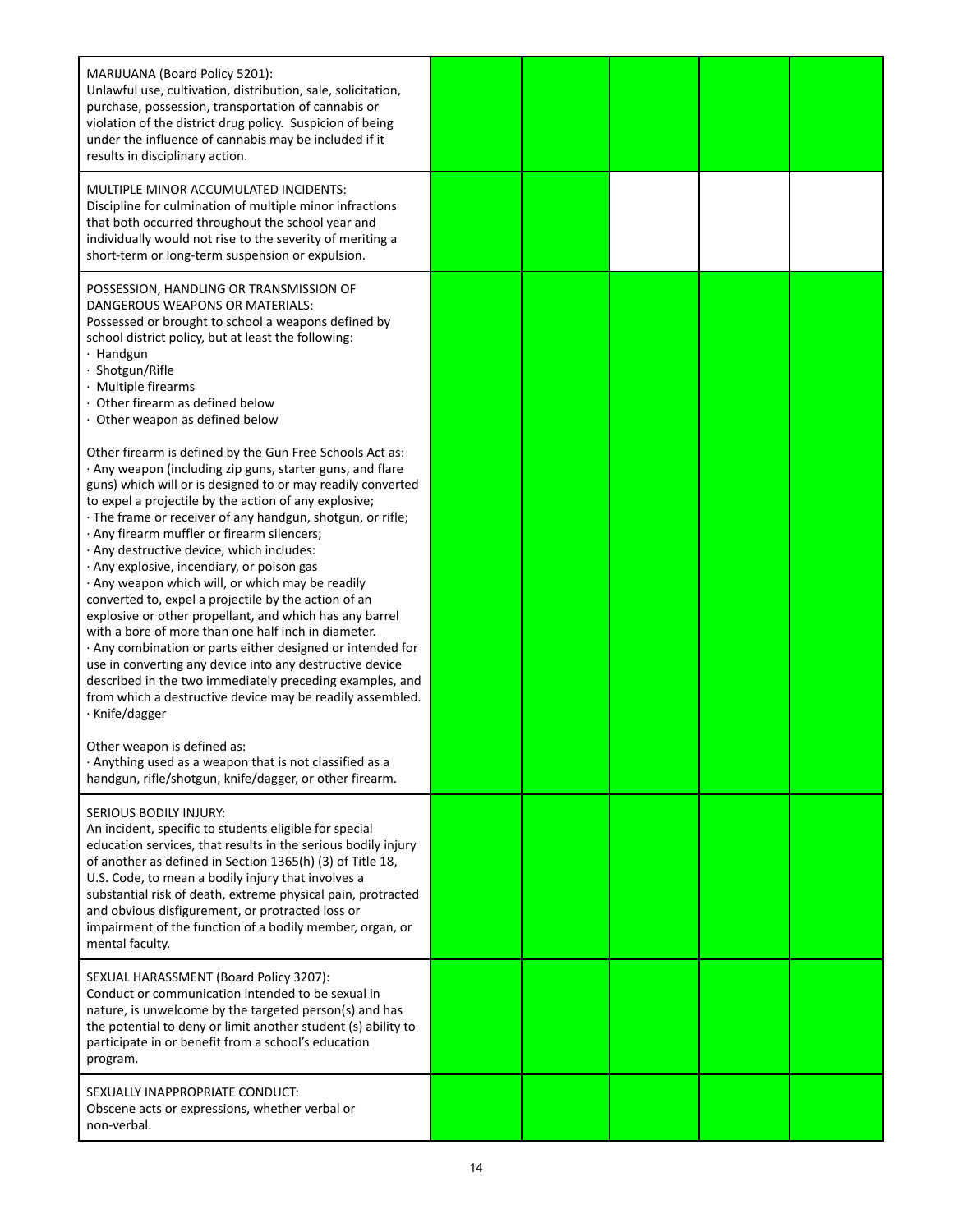| <b>TARDINESS:</b><br>Students are expected to be in class on time. When a<br>student's tardiness becomes frequent of disruptive, the<br>student shall be referred to the Administration.                                                                                                                                                                                                                                                                                                                                                                                                                                                                                                                                                                                                                                                            |  |  |  |
|-----------------------------------------------------------------------------------------------------------------------------------------------------------------------------------------------------------------------------------------------------------------------------------------------------------------------------------------------------------------------------------------------------------------------------------------------------------------------------------------------------------------------------------------------------------------------------------------------------------------------------------------------------------------------------------------------------------------------------------------------------------------------------------------------------------------------------------------------------|--|--|--|
| THEFT OR POSSESSION OF STOLEN PROPERTY:<br>Taking or knowingly being in possession of district<br>property or property of others without permission.                                                                                                                                                                                                                                                                                                                                                                                                                                                                                                                                                                                                                                                                                                |  |  |  |
| TOBACCO:<br>Possession, use, distribution or sale of tobacco products,<br>including e-cigarettes or other vapor products, or the<br>violation of school district tobacco policy. (Board Policy<br>4215)                                                                                                                                                                                                                                                                                                                                                                                                                                                                                                                                                                                                                                             |  |  |  |
| TRUANCY:<br>Absent without permission of the school for any portion of<br>the school period or day.<br>(RCW 28A.225.030)                                                                                                                                                                                                                                                                                                                                                                                                                                                                                                                                                                                                                                                                                                                            |  |  |  |
| VIOLATION OF SCHOOL DISTRICT ACCEPTABLE USE OF<br><b>TECHNOLOGY POLICY:</b><br>For example: Using impolite, abusive, or objectionable<br>language; using the network in ways that violate federal,<br>state, or local laws: activities which cause congestion of<br>the network or otherwise interfere with the work of<br>others, sending or displaying offensive or obscene<br>messages or pictures; avoiding security and/or proper<br>login procedures; unauthorized access to another's<br>resources, programs, or data, vandalizing network<br>resources, including the uploading or creation of computer<br>viruses; falsifying one's identity to others while using the<br>network; installation of unauthorized software on the<br>computer networks; use of network resources to commit<br>forgery or to create a forged instrument, etc. |  |  |  |
| <b>VIOLENCE WITH MAJOR INJURY:</b><br>Any incident defined by school district policy as a violent<br>offense that includes a major injury, but at least the<br>following:<br>· Severe fighting that results in a major injury<br>· Assault (RCW 9A.36)<br>· Homicide (RCW 9A.32)<br>·Malicious Harassment (RCW 9A.46)<br>· Kidnapping (RCW 9A.40)<br>$\cdot$ Rape (RCW 9A.44)<br>· Robbery (RCW 9A.56)                                                                                                                                                                                                                                                                                                                                                                                                                                              |  |  |  |
| VIOLENCE WITHOUT MAJOR INJURY: Any incident defined<br>by school district policy as a violent offense that is without<br>major injury, but at least the following:<br>· Assault (RCW 9A.36)<br>· Homicide (RCW 9A.32)<br>·Malicious Harassment (RCW 9A.46)<br>· Kidnapping (RCW 9A.40)<br>· Rape (RCW 9A.44)<br>· Robbery (RCW 9A.56)                                                                                                                                                                                                                                                                                                                                                                                                                                                                                                               |  |  |  |
| <b>OTHER BEHAVIOR:</b><br>Use this behavior matrix when other codes do not apply.                                                                                                                                                                                                                                                                                                                                                                                                                                                                                                                                                                                                                                                                                                                                                                   |  |  |  |